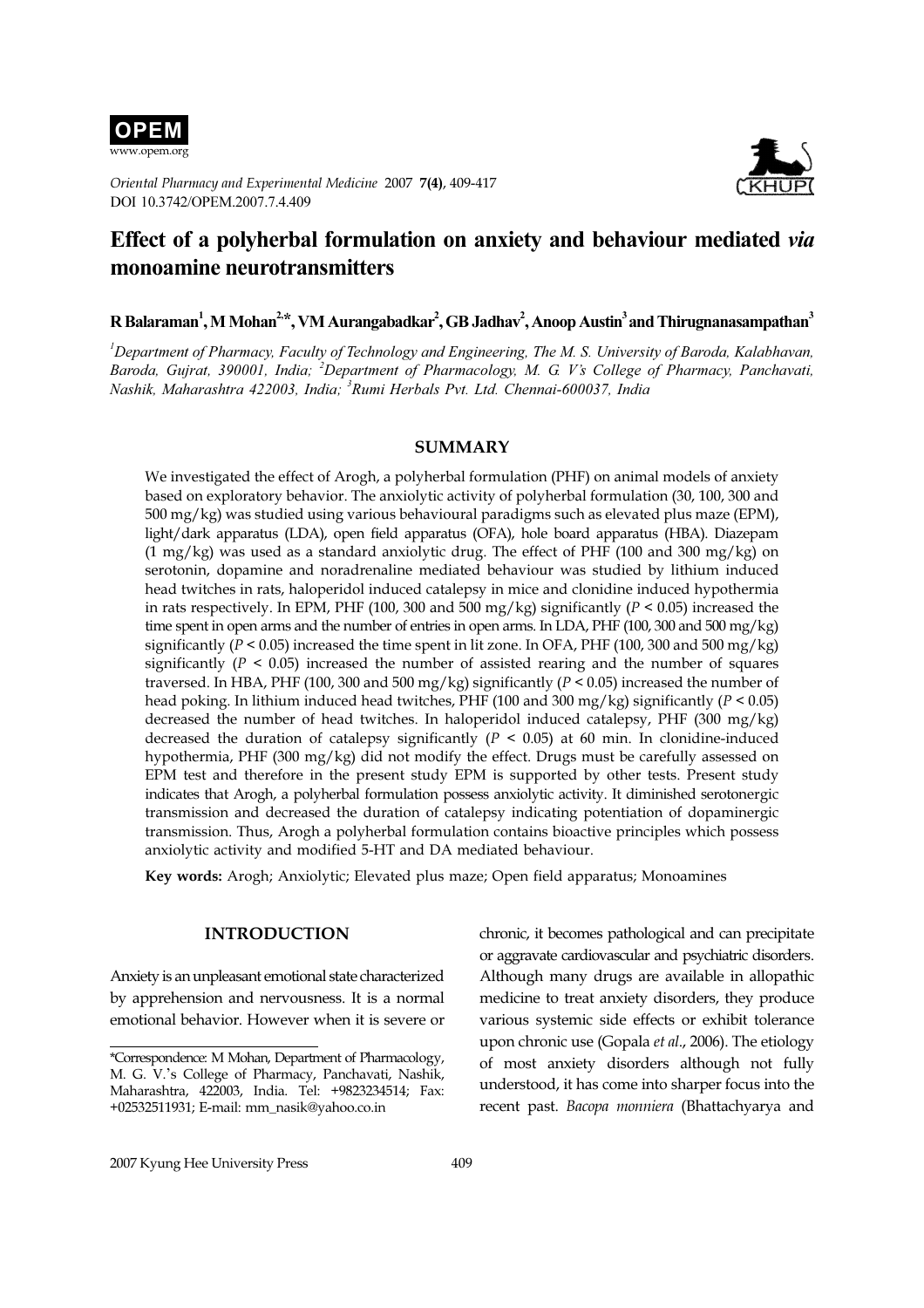Ghosal, 1998), Albizzia lebbeck (Une et al., 2001), Sesbania grandiflora (Kasture et al., 2002), Zingiber officinale (Vishwakarma et al., 2002), Stachys lavanduifolia (Rabbani et al., 2003), Echium amoenum (Rabbani et al., 2004), Coriandrum sativum (Emamghoreishi et al., 2005), Korean ginseng (Mohan et al., 2005), Salvia reuterana (Rabbani et al., 2005), ginger (Mohan et al., 2006), Saussurea lappa (Ambavade et al., 2006), Sphaeranthus indicus (Bodhankar et al., 2006), Aniba riparia (Carla et al., 2006), Passiflora edulis (Miguel et al., 2006), Nepeta persica (Rabbani et al., 2007) are some of the plants reported to posses anxiolytic activity. Arogh is a polyherbal formulation (PHF) and has been studied for its antioxidant property (Suchalatha et al., 2004) and in myocardial infarction (Shyamala and Suchalatha, 2004). It is composed of nine plant ingredients- Nelumbo nucifera, Hibiscus rosasinensis, Hemidesmus indicus, Rosa damascena, Zingiber officinale, Eclipta alba, Terminalia chebula, Glycyrrhiza glabra and Quercus infectoria. There are no published reports of Arogh on its anxiolytic profile. This prompted us to explore its anxiolytic activity. Thus objective of the present article is to explore the potential of PHF for its anxiolytic effects using various behavioural paradigms such as elevated plus maze (Lister, 1987), light/dark apparatus (Belzung et al., 1990), open field apparatus (Turner, 1972), hole board apparatus (Clark et al., 1971). These models are pharmacologically validated and diazepam shows a strong anxiolytic profile on these models (Green *et al.*, 2001). The discovery of benzodiazepine in the early 60's and their considerable commercial success in the treatment of anxiety has led to the development of numerous animal models of anxiety mostly based on pharmacological action of benzodiazepine (Belzung and Griebel, 2001). Hence diazepam was used as a positive control to compare the results of the test drug. Studies on behavior influenced by noradrenaline (NA), dopamine (DA), serotonin (5-HT) were also carried out to explain the observed actions.

# MATERIALS AND METHODS

# Animals

 Male albino mice (22 - 25 g) and albino rats (150 - 200 g) were obtained from Serum Institute, Pune. Animals were housed in groups of five at ambient temperature of  $25 \pm 1$ <sup>o</sup>C. Animals had free access to water and food (Hindustan Lever, India). They were deprived of food but not water 4 h before the experiment. The experiments were carried out between 9:00 and 14:00 h. The Institutional Animal Ethical Committee approved the protocol of this study.

# Drugs and chemicals

 Diazepam (Calmpose, Ranbaxy) was used as a standard anxiolytic drug. Diazepam and PHF were dissolved in distilled water and administered orally. Haloperidol (Searle, Mumbai), clonidine (German Remedies, Mumbai) and lithium sulphate (Glenmark, Mumbai) were administered intraperitoneally. The PHF, Arogh was provided by Rumi Herbals Pvt. Ltd; Chennai. The phytochemical analysis of PHF showed the presence of flavonoids, glycosides, saponins, tannins and steroids (Trease and Evans, 1983).

#### Elevated plus maze (EPM)

The EPM consisted of two open arms  $(25 \times 5 \text{ cm})$ crossed with two closed arms  $(25 \times 5 \times 20 \text{ cm})$ . The arms were connected together with a central square of  $5 \times 5$  cm. The Maze was elevated to a height of 50 cm and placed inside a light and sound attenuated room (Lister, 1987). Groups of mice in five each were treated with vehicle, diazepam (1 mg/kg i. p.), PHF (30, 100, 300 and 500 mg/kg p. o.) 1 h before placing individually in the EPM. The time spent in open arms, entries in open and closed arms were recorded for a period of 5 min.

# Open field apparatus test

The apparatus consisted of a wooden box  $(96 \times 96)$ × 5 cm). The floor of the box was divided into 16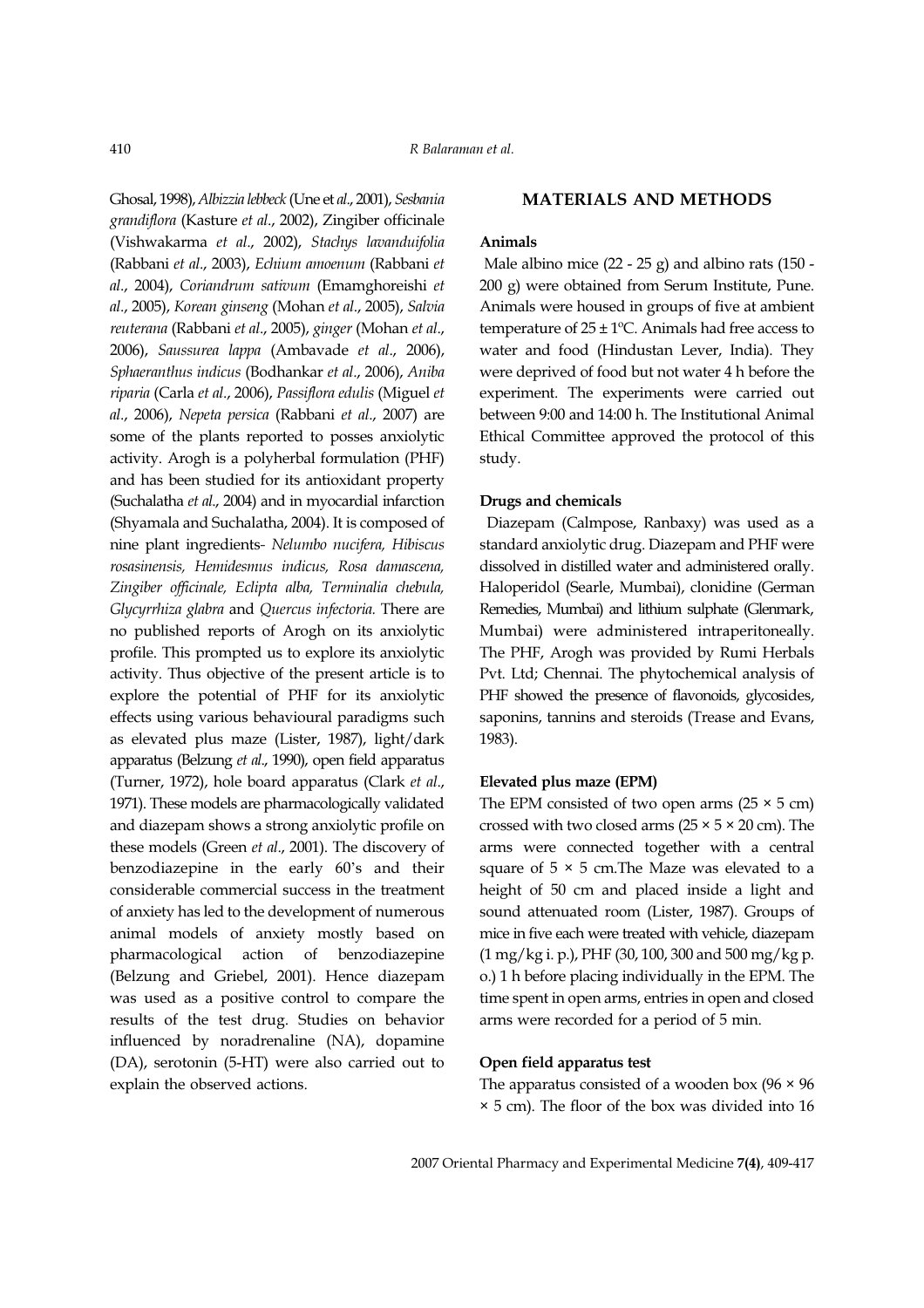squares (Turner, 1972). Groups of mice in five each were treated with vehicle, diazepam (1 mg/kg i. p.) or PHF (30, 100, 300 and 500 mg/kg p. o.) 1 h before placing individually in one corner of the square. The parameters like number of rearing and number of squares crossed were recorded for 5 min.

### Hole Board apparatus

The apparatus consisted of a wooden box  $(40 \times 40 \times$ 25 cm) with 16 holes (diameter 3 cm) evenly distributed on the floor. The apparatus was elevated to a height of 25 cm (Clark et al., 1971). Groups of mice in five each were treated with vehicle, diazepam (1mg/kg i. p.) or PHF (30, 100, 300 and 500 mg/kg p. o.) 1 h before placing individually in the apparatus and number of head poking were recorded for 5 min.

# Light/dark apparatus test

Two equal sized boxes  $(20 \times 20 \times 14 \text{ cm})$ , one dark and other lit) were connected with tunnel ( $5 \times 7$ ×10 cm) (Belzung et al., 1990). Groups of mice in five each were treated with vehicle, diazepam (1 mg/kg i. p.) or PHF (30, 100, 300 and 500 mg/kg p.o.) 1 h before placing individually in the lit area. The number of transitions and the time spent in the lit box were recorded for 5 min.

# Lithium induced head twitches (5 HT mediated behaviour)

Rats were divided into four groups of five animals each. Rats received lithium sulphate (200 mg/kg i. p.) 1 h after vehicle or PHF (30, 100, and 300 mg/kg, p. o.) treatment. The number of head twitches was recorded for 1 h after Lithium sulphate administration (Wielosz, 1979).

# Haloperidol induced catalepsy (DA mediated behaviour)

The mice in groups of five each were treated with vehicle, PHF (100, 300 mg/kg, p. o.) 1 h before administration of haloperidol (1 mg/kg, i. p.). Mice were gently removed from their home cages and

their forepaws placed over a glass horizontal bar, 0.5 cm in diameter and 30 cm long, which was fixed at a height of 4 cm above the working surface. Duration of catalepsy was recorded from the time all animals were placed over the bar till the time they removed both forepaws from the bar or climbed over the bar (Sanberg, 1980).

# Clonidine induced hypothermia (NA mediated behaviour)

Rats were divided into three groups of five animals each. Rats were treated with vehicle, PHF (100 and 300 mg/kg p. o.) 1 h before administration of clonidine (100 µg/kg, i. p). Rectal temperature was recorded every 30 min after clonidine (100 µg/kg) treatment till 180 min (Drew et al., 1977).

### Behavioral assessment

To investigate the central actions of the PHF the method described by Irwin et al. (1968) was employed. The procedure involved an initial phase of undisturbed observations and later a manipulative phase during which the animals were subjected to the least provoking stimuli. In the initial phase the animals were observed for body position, locomotion, rearing, respiration, tremors, gait and in the later phase righting reflex and lacrimation was observed. The animals were observed for 2 h after treatment.

# Neurotoxicity test

In this test a knurled rod (2.5 cm in diameter) was rotated at a speed of 15 rpm. All animals were trained to remain on the rotating rod for 5 min. A normal mouse could maintain its equilibrium for long periods. In a drug treated mouse, the neurological deficit was indicated by the inability of the mouse to maintain equilibrium for 3 min in each of the 3 trials as described earlier (Dunham and Miya, 1957). PHF was administered at doses of 100, 300 mg/kg doses and the animals were tested for neurological deficit 30 min after the drug treatment. The control group received diazepam at a dose of 1 mg/kg.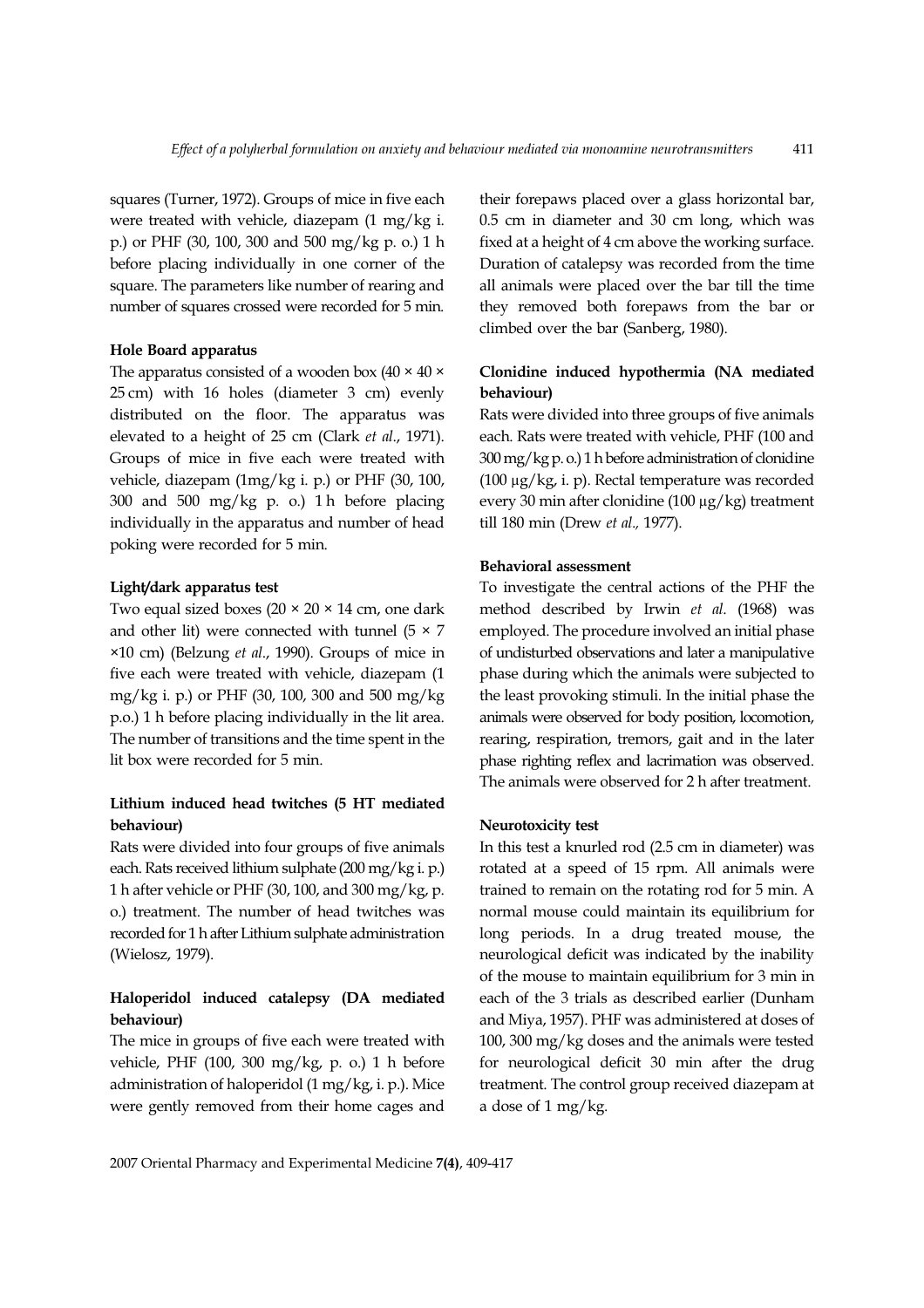# **Statistics**

# RESULTS

# Elevated Plus Maze

# Light/dark apparatus

### Open field apparatus

### Hole board apparatus

| 412<br><b>Statistics</b> | was considered statistically significant.                                                                                   | <b>RESULTS</b>                                                                                                  | All data are shown as mean ± S.E.M. Statistical<br>analysis was performed with one way ANOVA<br>followed by Dunnett's test. Differences of $P\leq 0.05$                                                                                                                                                                                     | R Balaraman et al.                                                                                                                                                                                                                                                                                                                                                                                                                     | lit box and showed as $10 \pm 0.74$ as number of<br>transitions, whereas animals treated with PHF<br>(100, 300 and 500 mg/kg) spent significantly more<br>time in the lit box and also showed a significant ( $P$ <<br>0.05) increase in the number of transitions (Table 2).                                                                                                            |                                                                                                                                                                                     |
|--------------------------|-----------------------------------------------------------------------------------------------------------------------------|-----------------------------------------------------------------------------------------------------------------|---------------------------------------------------------------------------------------------------------------------------------------------------------------------------------------------------------------------------------------------------------------------------------------------------------------------------------------------|----------------------------------------------------------------------------------------------------------------------------------------------------------------------------------------------------------------------------------------------------------------------------------------------------------------------------------------------------------------------------------------------------------------------------------------|------------------------------------------------------------------------------------------------------------------------------------------------------------------------------------------------------------------------------------------------------------------------------------------------------------------------------------------------------------------------------------------|-------------------------------------------------------------------------------------------------------------------------------------------------------------------------------------|
|                          | <b>Elevated Plus Maze</b><br>Light/dark apparatus                                                                           |                                                                                                                 | The vehicle treated mice spent $45.8 \pm 1.65$ s in the<br>open arm, whereas animals treated with PHF (100,<br>300 and 500 mg/kg) spent significantly ( $P < 0.05$ )<br>more time in the open arms and also increased the<br>entries in both open arms significantly (Table 1).<br>The vehicle treated group spent $56.6 \pm 2.61$ s in the | Open field apparatus<br>assisted rearing (Table 3).<br>Hole board apparatus                                                                                                                                                                                                                                                                                                                                                            | The vehicle treated mice traversed $142.8 \pm 2.08$<br>squares during the observation interval of 5min<br>PHF (100, 300 and 500 mg/kg) significantly ( $P < 0.05$ )<br>increased the numbers of squares traversed and<br>The vehicle treated mice showed 12.4 ±1.20 head<br>dips. PHF (100, 300 and 500 mg/kg) significantly<br>$(P < 0.05)$ increased the number of head dips (Table 4) |                                                                                                                                                                                     |
| plus maze                | Groups<br>Control<br>Diazepam<br>PHF<br>PHF<br>PHF<br>PHF<br>Diazepam + PHF                                                 | Dose<br>(mg/kg)<br>$\qquad \qquad \blacksquare$<br>$\mathbf{1}$<br>$30\,$<br>100<br>300<br>$500\,$<br>$1 + 300$ | Time spent in O.A (s)<br>$45.8 \pm 1.65$<br>$118.4 \pm 2.94$ <sup>*</sup><br>$51 \pm 1.87$<br>$89.4 \pm 2.22$ <sup>*</sup><br>$116 \pm 2.16$<br>$138.2\pm3.77^{^{\circ}}$<br>$164.4 \pm 2.58$ <sup>*</sup>                                                                                                                                  | Table 1. Effect of PHF on time spent in open arms, entries in open and closed arms and head dips in elevated<br><b>Elevated Plus Maze</b><br>Entries in O.A.<br>$3.0 \pm 0.31$<br>$7.8 \pm 0.58$ <sup>*</sup><br>$4.4\pm0.24$<br>$5.6 \pm 0.50^{\degree}$<br>$8.4\pm0.67^{^*}$<br>$10.8\pm0.37^{^{\ast}}$<br>$11.0 \pm 0.44$ <sup>*</sup>                                                                                              | Entries in C.A.<br>$5.2 \pm 0.37$<br>$8.0 \pm 0.31$ <sup>*</sup><br>$5.8\pm0.37$<br>$6.4 \pm 0.24$<br>$8.4 \pm 0.50^{\degree}$<br>$10.8\pm0.37^{^{\ast}}$<br>$9.8 \pm 0.37$                                                                                                                                                                                                              | Head dips<br>$9.6 \pm 1.03$<br>$15.2 \pm 1.35$ <sup>*</sup><br>$12.4 \pm 0.74$<br>$14.8 \pm 0.37$<br>$18.6 \pm 0.4$ <sup>*</sup><br>$20.4 \pm 0.81$ <sup>*</sup><br>$21.6 \pm 1.36$ |
|                          | Groups<br>Control<br>Diazepam<br>PHF<br>$\ensuremath{\mathrm{PHF}}$<br>$\ensuremath{\mathrm{PHF}}$<br>PHF<br>Diazepam + PHF | F(6, 28)                                                                                                        | 297.06<br>test). PHF: polyherbal formulation; O.A: open arms; C.A: closed arms<br>Dose (mg/kg)<br>$\mathbf 1$<br>$30\,$<br>100<br>300<br>$500\,$<br>$1 + 300$                                                                                                                                                                               | 42.77<br>The observations are mean $\pm$ S.E.M (n = 5). $^{\circ}P$ < 0.05, as compared to vehicle (ANOVA followed by Dunnett's<br>Table 2. Effect of PHF on time spent in lit zone and number of transitions in light/dark apparatus<br>Time spent in lit zone (s)<br>$56.6 \pm 2.61$<br>$117.4 \pm 4.55^{\star}$<br>$65.0 \pm 2.02$<br>$92.6\pm2.61^*$<br>$112.4\pm2.65^{\star}$<br>$145.4\pm2.11^{\star}$<br>$163.6\pm2.89^{\star}$ | 31.09                                                                                                                                                                                                                                                                                                                                                                                    | 21.07<br>Number of transitions<br>$10\pm0.74$<br>$19\pm0.31^*$<br>$13.8\pm0.66$<br>$16.2\pm0.58^*$<br>$19.4\pm0.67^*$<br>$21.4 \pm 1.20^{\star}$<br>$26.4\pm0.92^{\star}$<br>65.59  |

| Groups         | Dose $(mg/kg)$               | Time spent in lit zone (s) | Number of transitions |
|----------------|------------------------------|----------------------------|-----------------------|
| Control        | $\qquad \qquad \blacksquare$ | $56.6 \pm 2.61$            | $10 \pm 0.74$         |
| Diazepam       |                              | $117.4 \pm 4.55^*$         | $19 \pm 0.31*$        |
| PHF            | 30                           | $65.0 \pm 2.02$            | $13.8 \pm 0.66$       |
| PHF            | 100                          | $92.6 \pm 2.61*$           | $16.2 \pm 0.58*$      |
| PHF            | 300                          | $112.4 \pm 2.65*$          | $19.4 \pm 0.67*$      |
| <b>PHF</b>     | 500                          | $145.4 \pm 2.11*$          | $21.4 \pm 1.20*$      |
| Diazepam + PHF | $1 + 300$                    | $163.6 \pm 2.89*$          | $26.4 \pm 0.92^*$     |
|                | F(6, 28)                     | 186.09                     | 65.59                 |

The observations are mean  $\pm$  S.E.M (n = 5).  $P$  < 0.05, as compared to vehicle (ANOVA followed by Dunnett's test). PHF: polyherbal formulation.

2007 Oriental Pharmacy and Experimental Medicine 7(4), 409-417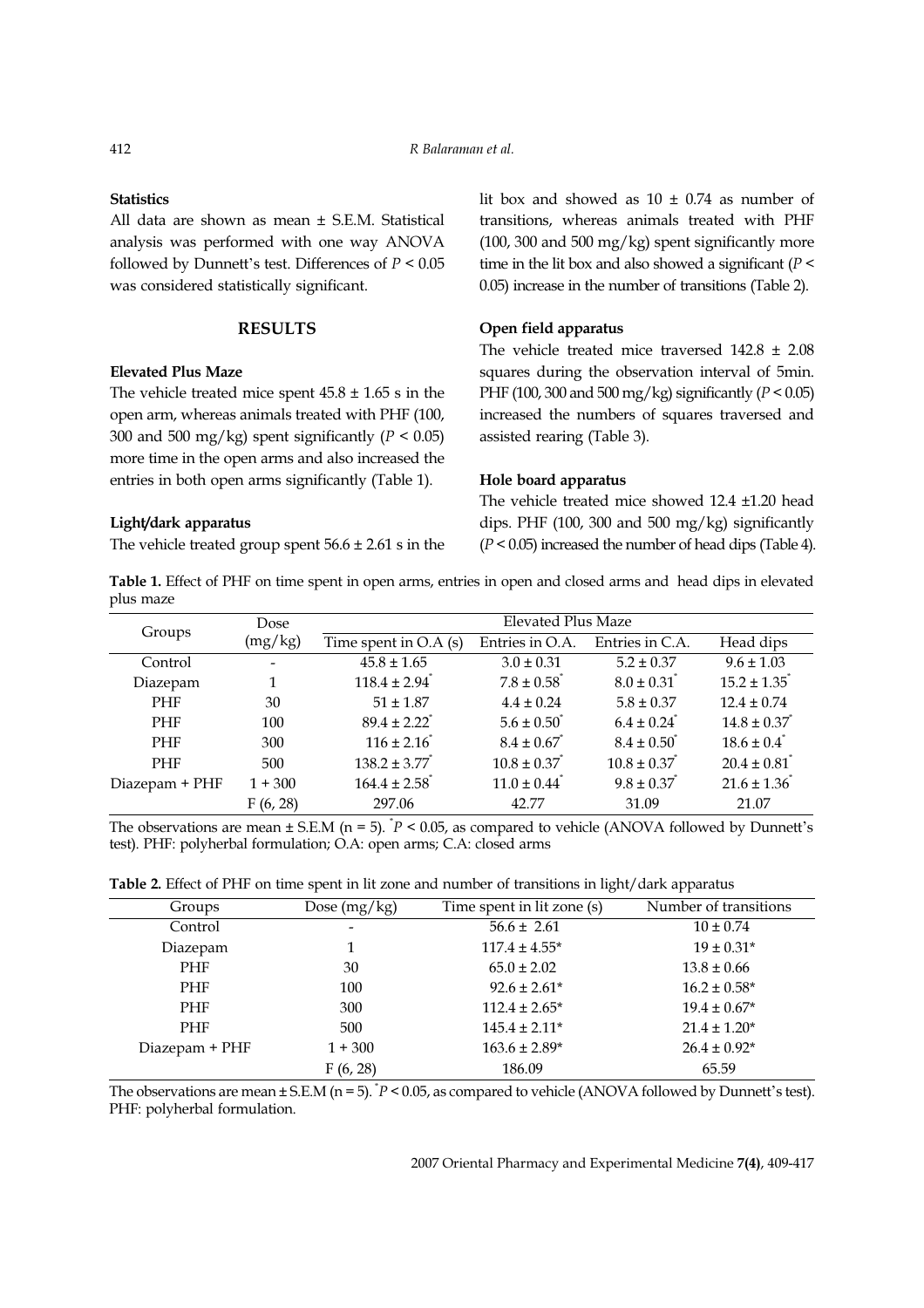|                                                                                               | Effect of a polyherbal formulation on anxiety and behaviour mediated via monoamine neurotransmitters                                                                                                                                                            |                                                                                                                                             |                                                                                     |                                                                                                                                                                                                                                                        | 413                                                                                                                          |
|-----------------------------------------------------------------------------------------------|-----------------------------------------------------------------------------------------------------------------------------------------------------------------------------------------------------------------------------------------------------------------|---------------------------------------------------------------------------------------------------------------------------------------------|-------------------------------------------------------------------------------------|--------------------------------------------------------------------------------------------------------------------------------------------------------------------------------------------------------------------------------------------------------|------------------------------------------------------------------------------------------------------------------------------|
| Groups<br>Control<br>Diazepam<br>PHF<br>PHF<br>PHF<br>PHF                                     | Table 3. Effect of PHF on locomotion and rearing in open field apparatus<br>Dose<br>(mg/kg)<br>$\overline{\phantom{a}}$<br>$\mathbf 1$<br>$30\,$<br>100<br>$300\,$<br>$500\,$                                                                                   | Number of squares<br>traversed<br>$142.8 \pm 2.08$<br>$264.2 \pm 4.93*$<br>$156.4 \pm 3.54$<br>$198.4 \pm 3.50*$<br>$239.4 \pm 2.76*$       | $260\pm3.05^*$                                                                      | Rearing<br>Assisted rearing<br>$26.2 \pm 2.57$<br>$44.4 \pm 2.42^{\star}$<br>$33.4 \pm 0.67$<br>$36.4\pm0.50^*$<br>$44.2 \pm 2.13*$<br>$55.4 \pm 2.20^{\star}$                                                                                         | Self rearing<br>$15.6 \pm 0.50$<br>$13.8 \pm 1.42$<br>$14.2 \pm 0.37$<br>$12.6 \pm 0.74$<br>$12 \pm 0.83$<br>$17.6 \pm 0.67$ |
| Diazepam + PHF<br>PHF: polyherbal formulation.<br>hole board apparatus<br>Groups<br>Control   | $1 + 300$<br>F(6, 28)<br>The observations are mean $\pm$ S.E.M (n = 5). $\check{P}$ < 0.05, as compared to vehicle (ANOVA followed by Dunnett's test).<br>Table 4. Effect of PHF on number of head poking in<br>Dose<br>(mg/kg)<br>$\qquad \qquad \blacksquare$ | $304.8\pm4.88^{\ast}$<br>265.94<br>Number of head<br>poking<br>$12.4 \pm 1.20$                                                              | Groups<br>Control<br>PHF                                                            | $55.2 \pm 1.74^*$<br>32.70<br>Table 5. Effect of PHF on lithium sulphate (200 mg/<br>kg) induced head twitches in rats<br>Dose (mg/kg)<br>200<br>$30\,$                                                                                                | $13.4\pm0.97$<br>4.95<br>Head twitches<br>$35 \pm 1.95$<br>$29.75 \pm 1.88$                                                  |
| Diazepam<br>PHF<br>PHF<br>PHF<br>PHF<br>Diazepam + PHF<br>test). PHF: polyherbal formulation. | $\mathbf 1$<br>$30\,$<br>$100\,$<br>300<br>500<br>$1\pm300$<br>F(6, 28)<br>The observations are mean $\pm$ S.E.M (n = 5). $\degree{P}$ < 0.05,<br>as compared to vehicle (ANOVA followed by Dunnett's                                                           | $34.4 \pm 0.50^{\circ}$<br>$16.4\pm0.67$<br>$26.4 \pm 1.20$<br>$37.2 \pm 0.96$<br>$52.6 \pm 1.86$<br>$56.4 \pm 2.31$ <sup>*</sup><br>147.27 | $\rm PHF$<br>PHF<br>(Table 5).                                                      | $100\,$<br>300<br>F(3, 16)<br>The observations are mean $\pm$ S.E.M (n = 5). $P < 0.05$ , as compared to vehicle (ANOVA followed by Dunnett's<br>test). PHF: polyherbal formulation.<br>twitches to $16.75 \pm 1.25$ and $11.25 \pm 0.75$ respectively | $16.75 \pm 1.25$<br>$11.25 \pm 0.75$ <sup>*</sup><br>51.33                                                                   |
| Lithium induced head twitches<br>Dose                                                         | In vehicle treated rats, lithium sulphate produced<br>$35 \pm 1.95$ head twitches. PHF (100 and 300 mg/kg)<br>significantly ( $P < 0.05$ ) decreased the number of head<br>Table 6. Effect of PHF on haloperidol (1 mg/kg) induced catalepsy in mice            |                                                                                                                                             | 60 and 90 min (Table 6).<br>Duration of catalepsy time at (s)                       | Haloperidol induced catalepsy<br>In vehicle treated rats, haloperidol produced maximum<br>catalepsy after 90 min. PHF (300 mg/kg) significantly<br>$(P < 0.05)$ decreased the duration of catalepsy after                                              |                                                                                                                              |
| Groups<br>(mg/kg)<br>$\overline{1}$<br>Control<br>PHF<br>$100\,$<br>300<br>PHF<br>F(2, 12)    | $15 \text{ min}$<br>$32.2 \pm 2.4$<br>$29.8 \pm 1.59$<br>$21.4 \pm 0.81$<br>10.50<br>The observations are mean $\pm$ S.E.M (n = 5). $^{\circ}P$ <0.05, as compared to vehicle (ANOVA followed by Dunnett's test).                                               | 30 min<br>$81.8 \pm 4.21$<br>$77.8 \pm 4.51$<br>$61.6 \pm 4.54$ <sup>*</sup><br>6.38                                                        | $60 \text{ min}$<br>$154.8 \pm 5.43$<br>$159.6\pm5.06$<br>$126.4 \pm 3.90$<br>13.71 | $90 \text{ min}$<br>$172.8 \pm 3.78$<br>$172 \pm 2.9$<br>$164 \pm 4.29$<br>2.41                                                                                                                                                                        | $120 \text{ min}$<br>$157.8 \pm 1.96$<br>$157 \pm 2.55$<br>$149 \pm 2.53$<br>3.45                                            |

Table 3. Effect of PHF on locomotion and rearing in open field apparatus

| Groups         | Dose      | Number of head          |
|----------------|-----------|-------------------------|
|                | (mg/kg)   | poking                  |
| Control        |           | $12.4 \pm 1.20$         |
| Diazepam       | 1         | $34.4 \pm 0.50^{\circ}$ |
| <b>PHF</b>     | 30        | $16.4 \pm 0.67$         |
| <b>PHF</b>     | 100       | $26.4 \pm 1.20$         |
| <b>PHF</b>     | 300       | $37.2 \pm 0.96$         |
| PHF            | 500       | $52.6 \pm 1.86$         |
| Diazepam + PHF | $1 + 300$ | $56.4 \pm 2.31$         |
|                | F(6, 28)  | 147.27                  |

### Lithium induced head twitches

Table 5. Effect of PHF on lithium sulphate (200 mg/ kg) induced head twitches in rats

| Groups     | Dose $(mg/kg)$ | Head twitches    |
|------------|----------------|------------------|
| Control    | 200            | $35 \pm 1.95$    |
| <b>PHF</b> | 30             | $29.75 \pm 1.88$ |
| <b>PHF</b> | 100            | $16.75 \pm 1.25$ |
| <b>PHF</b> | 300            | $11.25 \pm 0.75$ |
|            | F(3, 16)       | 51.33            |

### Haloperidol induced catalepsy

Table 6. Effect of PHF on haloperidol (1 mg/kg) induced catalepsy in mice

| Groups     | Dose     | Duration of catalepsy time at (s) |                  |                            |                  |                   |  |
|------------|----------|-----------------------------------|------------------|----------------------------|------------------|-------------------|--|
|            | (mg/kg)  | $15 \text{ min}$                  | $30 \text{ min}$ | $60 \text{ min}$           | $90 \text{ min}$ | $120 \text{ min}$ |  |
| Control    |          | $32.2 + 2.4$                      | $81.8 + 4.21$    | $154.8 \pm 5.43$           | $172.8 \pm 3.78$ | $157.8 \pm 1.96$  |  |
| <b>PHF</b> | 100      | $29.8 \pm 1.59$                   | $77.8 \pm 4.51$  | $159.6 \pm 5.06$           | $172 \pm 2.9$    | $157 \pm 2.55$    |  |
| <b>PHF</b> | 300      | $21.4 \pm 0.81$                   | $61.6 + 4.54$    | $126.4 \pm 3.90^{\degree}$ | $164 \pm 4.29$   | $149 \pm 2.53$    |  |
|            | F(2, 12) | 10.50                             | 6.38             | 13.71                      | 2.41             | 3.45              |  |

The observations are mean  $\pm$  S.E.M (n = 5).  $P$  <0.05, as compared to vehicle (ANOVA followed by Dunnett's test). PHF: polyherbal formulation.

2007 Oriental Pharmacy and Experimental Medicine 7(4), 409-417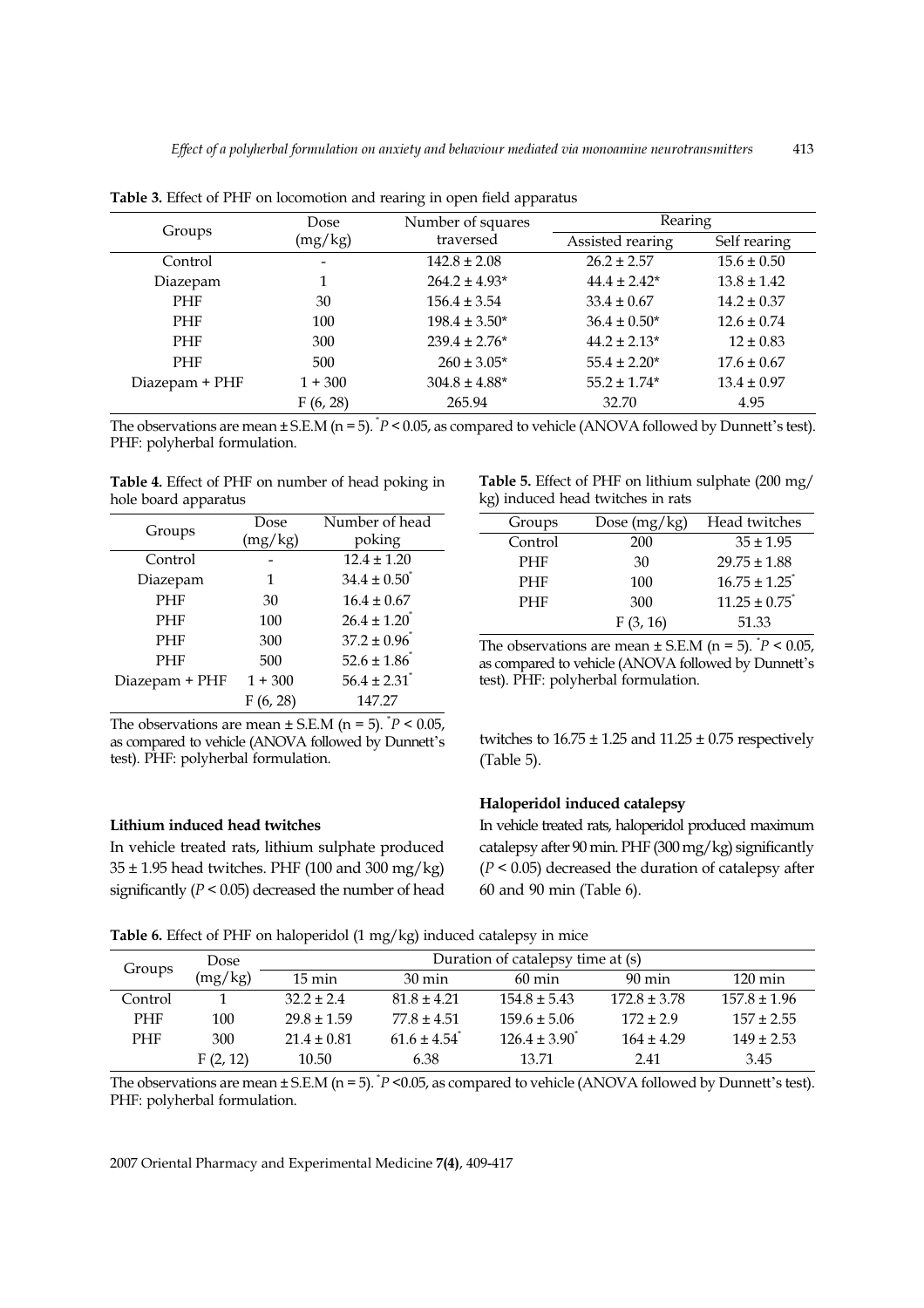| $414\,$<br>Groups                                                     | $\operatorname{Dose}$<br>(mg/kg)<br>$0.1\,$ | $\overline{0}$ | 30 | R Balaraman et al.<br>60 | Rectal temperature in °C at time (min)<br>90 | Table 7. Effect of PHF on rectal temperature in ${}^{\circ}\textrm{C}$ in clonidine (100 µg/kg) treated rats<br>120                                                                                                                                                                                                                                                                                                                                                                                                                                                            | 150 | 180 |
|-----------------------------------------------------------------------|---------------------------------------------|----------------|----|--------------------------|----------------------------------------------|--------------------------------------------------------------------------------------------------------------------------------------------------------------------------------------------------------------------------------------------------------------------------------------------------------------------------------------------------------------------------------------------------------------------------------------------------------------------------------------------------------------------------------------------------------------------------------|-----|-----|
| Control<br>$\ensuremath{\mathrm{PHF}}$<br>$\ensuremath{\mathrm{PHF}}$ | $100\,$<br>$300\,$                          |                |    |                          |                                              | $30.12 \pm 0.073 \;\; 29.58 \pm 0.037 \;\; 28.58 \pm 0.030 \;\; 28.08 \pm 0.037 \;\; 28.36 \pm 0.050 \;\; 28.88 \pm 0.030 \;\; 29.36 \pm 0.070$<br>$30.14 \pm 0.040 \;\; 29.74 \pm 0.030 \;\; 29.18 \pm 0.030 \;\; 28.9 \pm 0.031 \;\; 28.52 \pm 0.058 \;\; 29.10 \pm 0.050 \;\; 29.66 \pm 0.050$<br>$30.08 \pm 0.080 \;\; 29.86 \pm 0.025 \;\; 29.74 \pm 0.020 \;\; 29.14 \pm 0.060 \;\; 29.60 \pm 0.031 \;\; 29.84 \pm 0.020 \;\; 29.94 \pm 0.020$<br>The observations are mean $\pm$ S.E.M (n = 5). <sup><i>p</i></sup> <0.05 as compared to vehicle (Mann -Whitney U test) |     |     |

Table 7. Effect of PHF on rectal temperature in  $\degree C$  in clonidine (100 µg/kg) treated rats

# Clonidine induced hypothermia

In vehicle treated rats, clonidine produced a fall in the rectal temperature and the peak effect was observed at 90 min. PHF (300 mg/kg) did not modify hypothermia produced by clonidine (Table 7).

### Behavioral assessment

The animals did not exhibit any abnormal signs. In the initial phase, body position, locomotion, rearing, respirations were normal. They were no tremors and gait was normal. The grip strength, pain response and righting reflex were not affected.

#### Neurotoxicity test

Mice treated with PHF (100 and 300 mg/kg) were able to maintain equilibrium on the rotating rod for more than 3 min, whereas the animal treated with diazepam exhibited incordination and fall off time was significantly ( $P < 0.05$ ) reduced to  $100 \pm 2.5$  s.

# DISCUSSION

The Elevated plus maze is based on the premise that exposure to open arm evoked an approach avoidance conflict that was considerably stronger than that evoked by the exposure to an enclosed arm (Montgomery, 1955). The reduction in entry, time spent, head dips are the indication of high level of fear or anxiety. Anxiolytics drugs increases the proportion of entries, time spent and head dips. Imaizumi et al.(1994) have shown that diazepam (4 and 8 mg/kg) increased the open arm entries and time spent in open arm without changes in total arm entries. Researchers have reported different effects of buspirone on EPM i. e anxiolytic (Dunn et al., 1989; Kshama et al., 1990; Lee et al., 1991) noneffective (Moulton et al., 1990) anxiogenic (Pellow et al., 1987; Moser, 1989; Klint, 1991; Critcheley et al., 1992). A drug may have both anxiolytic and anxiogenic activities and either of the activites may be dependent on experimental conditions (Handley and Mcblane, 1993). Drugs must be carefully assessed on EPM test and therefore in the present study EPM is supported by other tests. In our study, we observed that PHF (100, 300, and 500 mg/kg) significantly ( $P < 0.05$ ) increased the time spent in open arms and number of entries in open arms.

In the light and dark box paradigm, the brightly lit environment is a noxious environment stressor that inhibits the exploratory behaviour of rodents. Reduction of number of entries, time spent in the lit chamber are regarded as markers of anxiety (Costall et al., 1988). It is interesting that many studies in the light dark test have been conducted using mice rather than rats. Crawley reported that rats were not respondent to treatment with diazepam in this paradigm (Crawley, 1985) and that their exploratory tendencies appeared considerably lower in mice, suggesting that rats were not useful in this test. Anxiolytics increase light to dark transitions and time spent in lit area. In our study PHF (100, 300 and 500 mg/kg) increased the time spent in lit area and the number of transitions.

In open field apparatus, when animals were taken from their home cages and placed in a novel environment they express their anxiety and fear by decreasing ambulation and exploration. These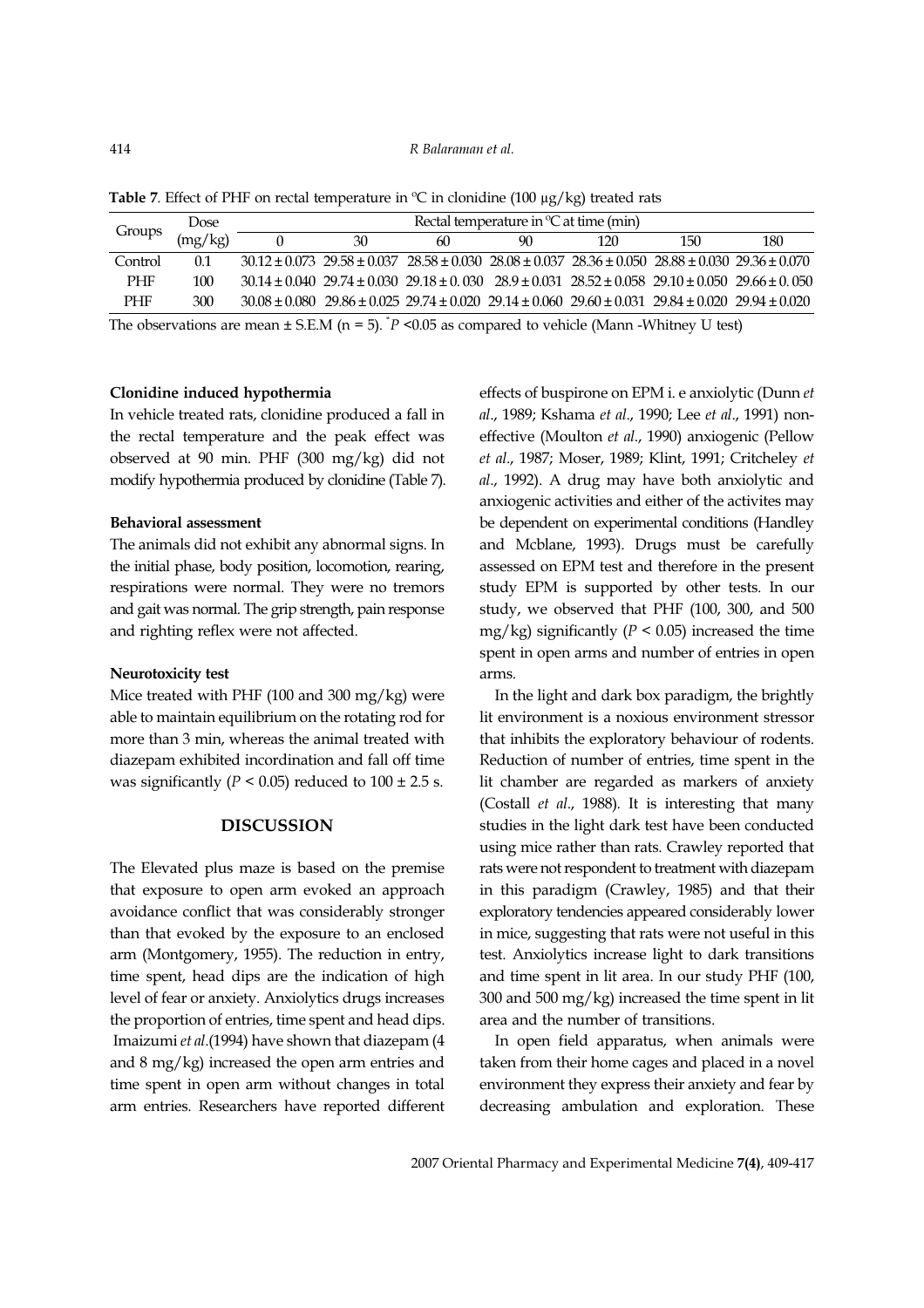behavioural changes were attenuated by anxiolytic drugs (Kumar et al., 2000). In open field test, PHF (100, 300 and 500 mg/kg) showed a significant ( $P$  < 0.05) increase in squares traversed and an increased tendency to reach to the walls and rear rather rearing without support. Decrease in locomotion is indicative of diminished dopaminergic transmission, which may be secondary to the rise in 5-HT level caused by anxiogenic agents (Kahn et al., 1988; Jones et al., 1992). File and Wardil (1975) have assessed the anxiogenic and anxiolytic activity of some agents using the hole board test. We observed a significant ( $P < 0.05$ ) increase in head poking with PHF (100, 300 and 500 mg/kg).

Despite of extensive research the neurological basis of anxiety is still not clear. Although the involvement of the central serotonergic system is well established, the role of other neurotransmitters cannot be ignored. Lithium produces head twitches by increasing the synaptic concentration of serotonin (Wielosz and Kleinark, 1979). The observed reduction in the number of head twitches may be due to direct and indirect action of PHF on the 5-HT system. A reciprocal relationship between 5-HT and DA has been demonstrated in many brain areas (Kuczenski et al., 1985). We noted such relationship with the concentration of DA and 5- HT. In halpoperidol induced catalepsy, PHF (300 mg/kg) decreased the duration of catalepsy at 60 and 90 min. These changes can be correlated with a increase in brain levels of dopamine. PHF (100 and 300 mg/kg) significantly decreased the number of head twitches indicating a decrease in brain 5-HT levels. Clonidine reduces noradrenaline release (Drew *et al.*, 1977) and thereby induces hypothermia. PHF (100 and 300 mg/kg) did not modify clonidine induced hypothermia. Thus, noradrenergic mechanism does not seem to play an important role in anxiolytic effect of PHF.

Thus, Arogh a polyherbal formulation possess anxiolytic activity as evident in various models of anxiety. It diminished serotonergic transmission and delayed the onset of catalepsy indicating potentiation of dopaminergic transmission.

# ACKNOWLEDGEMENTS

The authors are grateful to Dr SB Kasture and Dr VS Kasture for their continuous support and encouragement.

#### **REFERENCES**

- Ambavade SD, Mhetre NA, Patil KM, Bodhankar SL. (2006) Anxiolytic activity of root extract of Saussurea lappa Clark. in mice. J. Nat. Remedies 6, 103-108.
- Belzung C, Misslin R, Vogel E. (1990) Anxiogenic effects of methyl Beta -Carboline -3 Carboxylate in a light/dark choice situation. Pharmacol. Biochem. Behav. 28, 29-33.
- Belzung C, Griebel C. (2001) Measuring normal and pathological anxiety like behaviour in mice: a review. Behav. Brain Res. 125, 141-149.
- Bhattacharya SK and Ghosal S. (1998) Anxiolytic activity of a standardized extract of Bacopa monnieraan experimental study. Phytomedicine 5, 77-82.
- Bhattacharya SK, Bhattacharya A, Sairam K, Ghosal S. (2000) Anxiolytic antidepressant activity of Withania somnifera glycowithanolides: An experimental study. Phytomedicine 7, 463-469.
- Bodhankar SL, Ambavede SD, Mhetre NA, Tate VD. (2006) Pharmacological evaluation of the extracts of Sphaernthus indicus flowers on anxiolytic activity in mice. Indian J. Pharmacol. 38, 254-259.
- Carla TV, Andreisa PM, Caroline PL, Fernando LO, Vera TM, Marta M F. (2006) Anxiolytic-Like Effects of (O-Methyl)-N-2, 6-dihydroxybenzoyl-tyramine (Riparin III) from Aniba riparia (NEES) MEZ (Lauraceae) in Mice. Biol. Pharm. Bull. 29, 451-454.
- Clark G, Koster AG, Person D W. (1971) Exploratory behaviour in chronic disulfotan poisoning in mice. Psychopharmacology 20, 169-171.
- Costall B, Domeney AM, Kellym (1988) Zacopride: anxiolytic profile in rodent and primate models of anxiety. J. Pharm. Pharmacol. 40, 302-305.
- Crawley J, Goodwin FK. (1980) Prelimnary report of a simple animal behaviour for the anxiolytic effect of benzodiazepines. Pharmacol. Biochem. Behav. 13, 167-170.
- Crawley JN. (1985) Exploratory behavior models of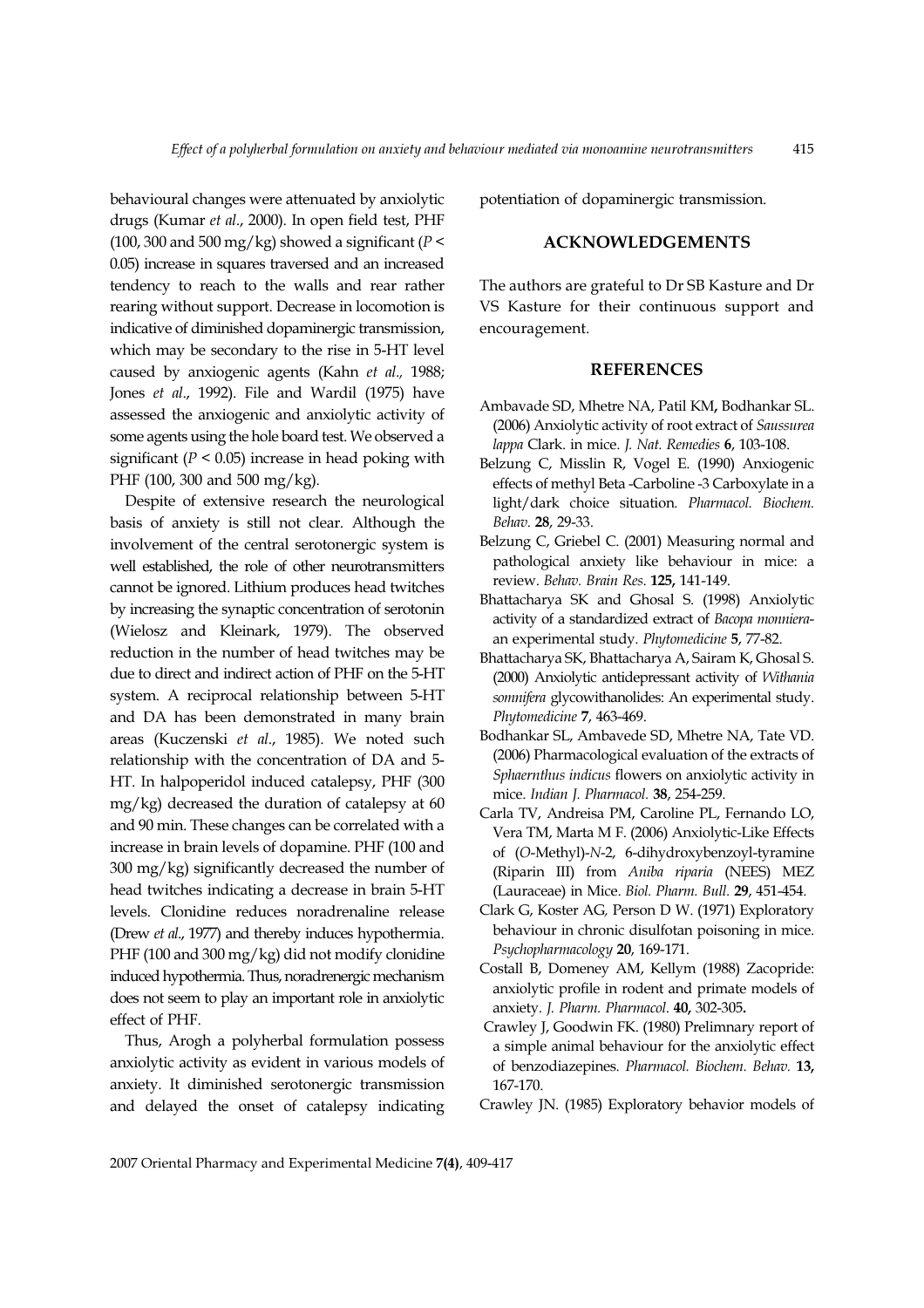anxiety in mice. Neurosci. Biobehav. Rev. 9, 37-44.

- R Bala<br>
anxiety in mice. Neurosci. Biobehav. Rev. 9, 37-44.<br>
itchley MAE, Njung'e K, Handley SL. (1972) Actions<br>
and some interactions of 5-HT<sub>1A</sub> ligands in the Critchley MAE, Njung'e K, Handley SL. (1972) Actions and some interactions of  $5-HT<sub>1A</sub>$  ligands in the elevated X-maze and effects of dorsal raphe lesions. Psychopharmacology 106, 484-490.
- Drew GM, Gower AJ, Marriot AS. (1977) Pharmacological characterisation of alpha adrenoceptor which mediates clonidine induced sedation. Br. J. Pharmacol. 63, 468- 469. R Bala<br>
anxiety in mice. *Neurosci. Biobelaw. Rev.* 9, 37-44.<br>
itchley MAE, Njung'e K, Handley SL. (1972) Actions<br>
and some interactions of 5-HT<sub>1A</sub> ligands in the<br>
elevated X-maze and effects of dorsal raphe lesions.<br> *P*
- Dunham NW, Miya TS. (1957) A note on a simple apparatus for detecting neurological deficit in rats and mice. J. Am. Pharm. Assoc. 46, 208-209.
- Dunn RW, Corbett R, Fielding S. (1989) Effects of 5-  $HT_{1A}$  receptor agonists and NMDA receptor antagonists in the social interaction test and the elevated plus maze. Eur. J. Pharmacol. 169, 1-10.
- Emamghoreishi M, Khasaki M, Fath AM. (2005) Coriandrum sativum: evaluation of its anxiolytic effect in the elevated plus-maze. J. Ethnopharmacol. 96, 365-370.
- File SE, Wardil AG. (1975) Validity of head dipping as a measure of exploration in a modified hole board. Psychopharmacology 44, 53-59.
- Gopala HN, Sangha RB, Misra N. (2006) Antianxiety activity of NR-ANX-C, a polyherbal preparation in Rats. Indian J Pharmacol 38, 330-335.
- Green S. (1991) Benzodiazepines, putative anxiolytics and animal models of anxiety. Trends Neurosci. 14, 101-104.
- Handley SL, McBlane JW. (1993) 5-HT dugs in animal models of anxiety. Psychopharmacology 112, 13-20.
- Imaizumi M, Suzuki T, Machida H, Onodera K. (1994) A fully automated apparatus for a light/ dark test measuring anxiolytic or anxiogenic effects of drugs in mice. Nihon Shinkei Seishin Yakurigaku Zasshi 14, 83-91.
- Irwin S, Taber RI, Fox JA, Roth FE. (1968) Comparison of perfenazine and fluphenazine enanthates in rats. Psychopharmacologia 12, 441-447.
- Iyer M, Sherikar O, Belapurkar H, Kasture SB. (2004) Anxiolytic activity of Trigonella foenum- graecum seeds. J. Nat. Remedies 4, 61-65.
- Jones GH, Hernanadez TD, Kendall DA. (1992) Dopaminergic and serotonergic function following rearing in rats. Pharmacol. Biochem. Behav. 43, 17-35.
- Kahn RS, Van Praag HM, Wizlaer S, Asnis GM, Barr G. (1988) Serotonin and anxiety revisited. Biol.

Psychiatry 23, 189-208.

- Kasture VS, Deshmukh VK, Chopde CT. (2002) Anxiolytic and anticonvulsive activity of Sesbania grandiflora leaves in experimental animals. Phytother. Res. 16, 445-460.
- Klint T. (1991) Effects of 8-OH-DPAT and buspirone in a passive avoidance test and in the elevated plus maze test in rats. Behav. Pharmacol. 2, 481-489.
- Kshama D, Hrishikeshavan I, Shanbhogue R, Munonyedi US. (1990) Modulation of baseline behaviour in rats by putative serotonergic agents in three ethoexperimental paradigms. Behav. Neural Biol. 54, 234-253.
- Kumar V, Jaiswal AK, Singh PN, Bhattacharya SK. (2000) Anxiolytic activity of Indian hypericum peraratum linn: an experimental study. Indian J. Exp. Biol. 38, 36-41.
- Lee C, Roders RJ. (1991) Effects of buspirone on antinociceptive and behavioral responses to the elevated plus maze in mice. Behav. Pharmacol. 2, 491-496.
- Lister RG. (1987) The use of plus maze to measure anxiety in mouse. Psychopharmacology 92, 180-185.
- Miguel C, Maria TB, Maria GC, Rui C, Maria DC. (2006) Neuropharmacological evaluation of the putative anxiolytic effects of Passiflora edulis Sims, its sub-fractions and flavonoid constituents. Phytother. Res. 20, 1067-1073.
- Mohan M, Kasture S B, (2005) Anxiolytic activity of standardized extract of Korean ginseng – a study on exploratory behavior. Orient. Pharm. Exp. Med. 5, 301-307.
- Mohan M, Kasture S B, Balaraman R. (2006) Anxiolytic effect of chronic ginger treatment using elevated T-maze in mice. Orient. Pharm. Exp. Med. 6, 179-185.
- Montgomery KC. (1955) The relation between fear induced by novel and exploratory behavior. J. Comp. Physiol. Psychol. 48, 254-260.
- Moser PC. (1989) An evaluation of the elevated plus maze test using the novel anxiolytic buspirone. Psychopharmacology 99, 48-53.
- Moulton B, Morinan A. (1990) The effects of RS-30199 on anxiety and hippocampal monoaminooxidase activity in the rat. Br. J. pharmacol. 101, 516.
- Pal BC, Achari B, Yoshikawa K, Arihara S. (1995) Saponins from Alizzia lebbeck. Phytochemistry 38,

2007 Oriental Pharmacy and Experimental Medicine 7(4), 409-417